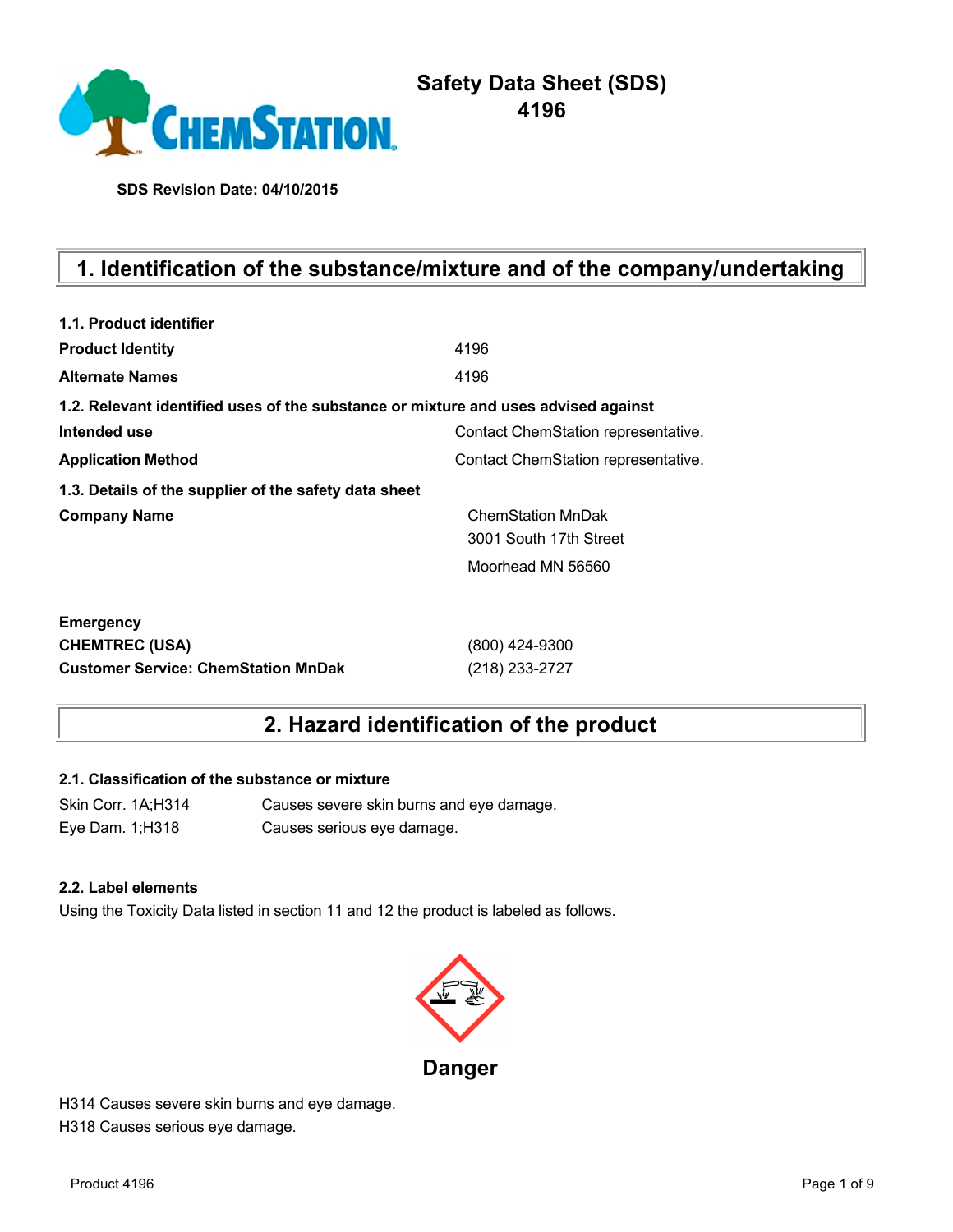## **[Prevention]:**

P260 Do not breathe mist / vapors / spray.

P264 Wash thoroughly after handling.

P280 Wear protective gloves / eye protection / face protection.

## **[Response]:**

P301+330+331 IF SWALLOWED: Rinse mouth. Do NOT induce vomiting.

P303+361+353 IF ON SKIN (or hair): Remove / Take off immediately all contaminated clothing. Rinse skin with water / shower.

P304+340 IF INHALED: Remove victim to fresh air and keep at rest in a position comfortable for breathing.

P305+351+338 IF IN EYES: Rinse continuously with water for several minutes. Remove contact lenses if present and easy to do - continue rinsing.

P310 Immediately call a POISON CENTER or doctor / physician.

P363 Wash contaminated clothing before reuse.

## **[Storage]:**

P405 Store locked up.

## **[Disposal]:**

P501 Dispose of contents / container in accordance with local / national regulations.

## **3. Composition/information on ingredients**

This product contains the following substances that present a hazard within the meaning of the relevant State and Federal Hazardous Substances regulations.

| <b>Ingredient/Chemical Designations</b>                     | Weight %   | <b>GHS Classification</b>                                                                              | <b>Notes</b> |
|-------------------------------------------------------------|------------|--------------------------------------------------------------------------------------------------------|--------------|
| Sodium hydroxide<br>CAS Number: 0001310-73-2                | $1.0 - 10$ | Skin Corr. 1A:H314<br>Acute Tox. 4:H312                                                                | [1][2]       |
| Ethylene glycol monobutyl ether<br>CAS Number: 0000111-76-2 | $1.0 - 10$ | Acute Tox. 4:H332<br>Acute Tox. 4:H312<br>Acute Tox. 4:H302<br>Eye Irrit. 2:H319<br>Skin Irrit. 2;H315 | [1][2]       |

[1] Substance classified with a health or environmental hazard.

[2] Substance with a workplace exposure limit.

[3] PBT-substance or vPvB-substance.

\*The full texts of the phrases are shown in Section 16.

# **4. First aid measures**

## **4.1. Description of first aid measures**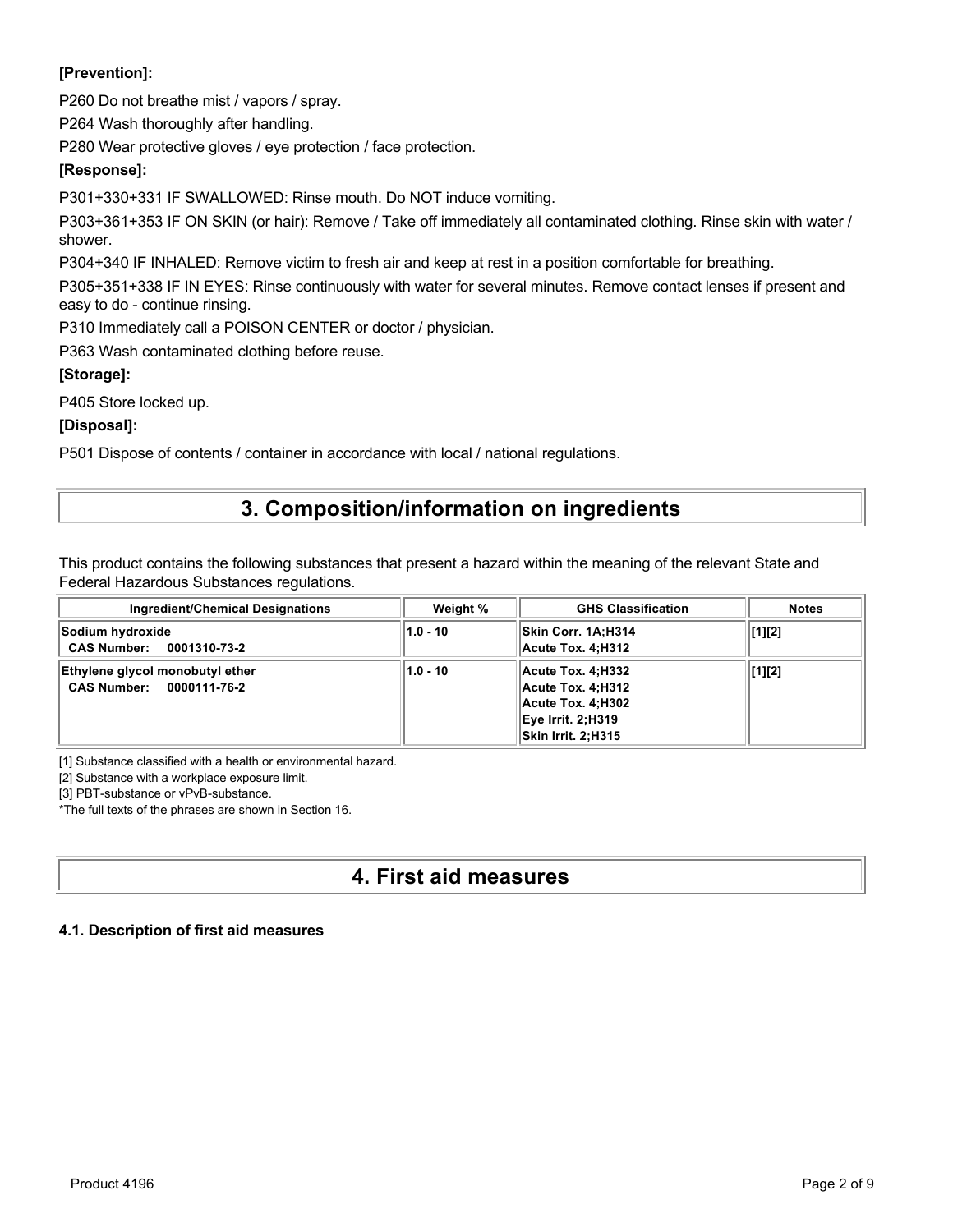| General           | Move victim to fresh air.<br>Call 911 or emergency medical service if deemed necessary.<br>Give artificial respiration if victim is not breathing.<br>Do not use mouth-to-mouth method if victim ingested or inhaled the substance; give artificial<br>respiration with the aid of a pocket mask equipped with a one-way valve or other proper<br>respiratory medical device.<br>Administer oxygen if breathing is difficult.<br>Remove and isolate contaminated clothing and shoes.<br>In case of contact with substance, immediately flush skin or eyes with running water for at<br>least 20 minutes.<br>For minor skin contact, avoid spreading material on unaffected skin.<br>Keep victim warm and quiet.<br>Effects of exposure (inhalation, ingestion or skin contact) to substance may be delayed.<br>Ensure that medical personnel are aware of the material(s) involved and take precautions to<br>protect themselves. |
|-------------------|-----------------------------------------------------------------------------------------------------------------------------------------------------------------------------------------------------------------------------------------------------------------------------------------------------------------------------------------------------------------------------------------------------------------------------------------------------------------------------------------------------------------------------------------------------------------------------------------------------------------------------------------------------------------------------------------------------------------------------------------------------------------------------------------------------------------------------------------------------------------------------------------------------------------------------------|
| <b>Inhalation</b> | Move victim to fresh air. Call emergency medical care. Apply artificial respiration if victim is<br>not breathing. Do not use mouth-to-mouth method if victim ingested or inhaled the<br>substance; induce artificial respiration with the aid of a pocket mask equipped with a one-way<br>valve or other proper respiratory medical device. Administer oxygen if breathing is difficult.                                                                                                                                                                                                                                                                                                                                                                                                                                                                                                                                         |
| <b>Eyes</b>       | Irrigate copiously with clean water for at least 15 minutes, holding the eyelids apart and seek<br>medical attention.                                                                                                                                                                                                                                                                                                                                                                                                                                                                                                                                                                                                                                                                                                                                                                                                             |
| <b>Skin</b>       | Remove contaminated clothing. Wash skin thoroughly with soap and water or use a<br>recognized skin cleanser.                                                                                                                                                                                                                                                                                                                                                                                                                                                                                                                                                                                                                                                                                                                                                                                                                      |
| Ingestion         | If swallowed obtain immediate medical attention. Keep at rest. Do NOT induce vomiting.                                                                                                                                                                                                                                                                                                                                                                                                                                                                                                                                                                                                                                                                                                                                                                                                                                            |
|                   | 4.2. Most important symptoms and effects, both acute and delayed                                                                                                                                                                                                                                                                                                                                                                                                                                                                                                                                                                                                                                                                                                                                                                                                                                                                  |
| <b>Overview</b>   | Effects of exposure (inhalation, ingestion or skin contact) to substance may be delayed. See<br>section 2 for further details.                                                                                                                                                                                                                                                                                                                                                                                                                                                                                                                                                                                                                                                                                                                                                                                                    |
| <b>Eyes</b>       | Causes serious eye damage.                                                                                                                                                                                                                                                                                                                                                                                                                                                                                                                                                                                                                                                                                                                                                                                                                                                                                                        |
| <b>Skin</b>       | Causes severe skin burns and eye damage.                                                                                                                                                                                                                                                                                                                                                                                                                                                                                                                                                                                                                                                                                                                                                                                                                                                                                          |
|                   |                                                                                                                                                                                                                                                                                                                                                                                                                                                                                                                                                                                                                                                                                                                                                                                                                                                                                                                                   |

# **5. Fire-fighting measures**

## **5.1. Extinguishing media**

Recommended extinguishing media; alcohol resistant foam, CO<sub>2</sub>, powder, water spray. Do not use; water jet.

## **5.2. Special hazards arising from the substance or mixture**

Hazardous decomposition: Hydrogen chloride and chlorine. Chlorine gas rate of decomposition increases with the concentration with temperatures above 85 degrees F (30C).

Do not breathe mist / vapors / spray.

## **5.3. Advice for fire-fighters**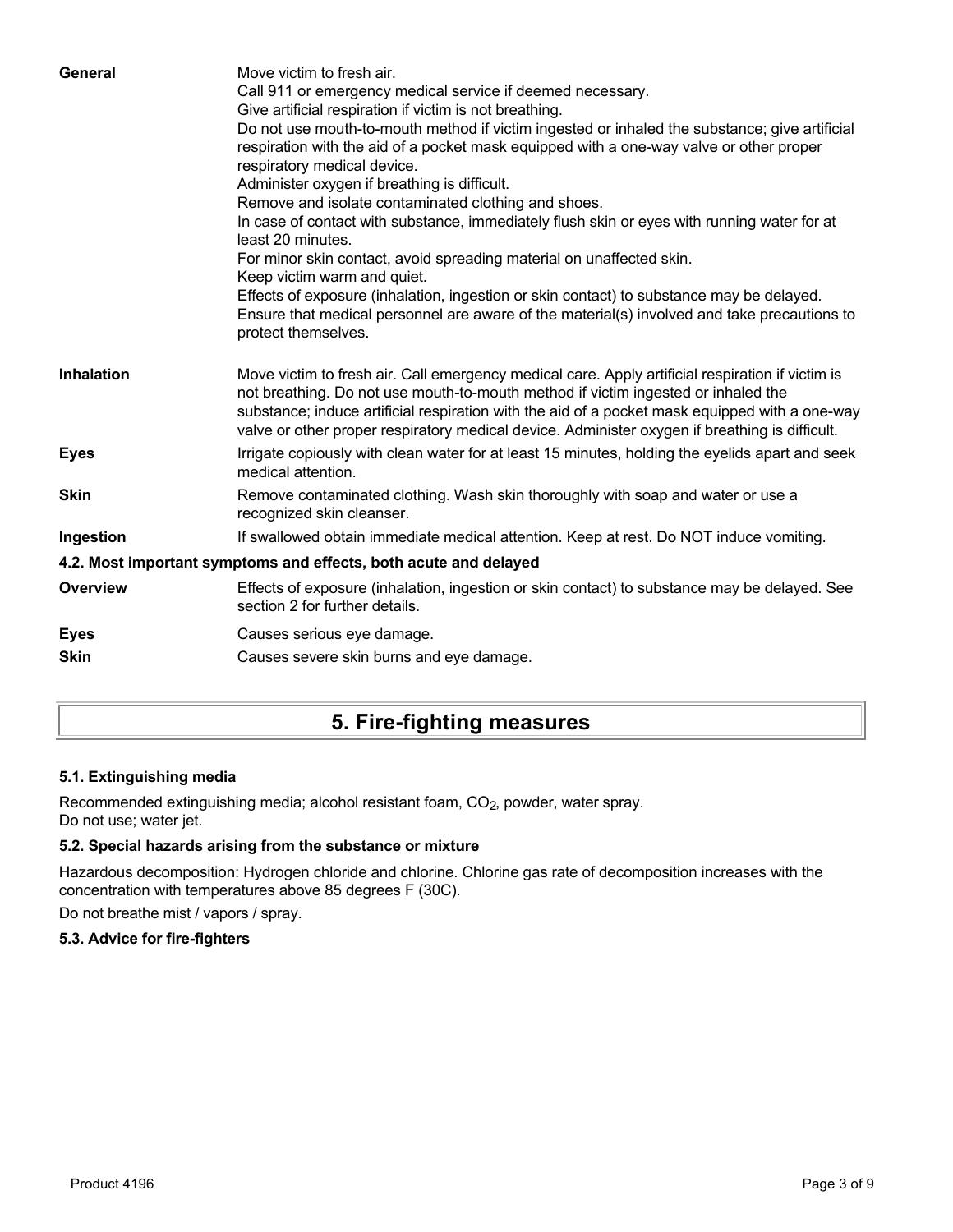Wear positive pressure self-contained breathing apparatus (SCBA).

Wear chemical protective clothing that is specifically recommended by the manufacturer. It may provide little or no thermal protection.

Non-combustible, substance itself does not burn but may decompose upon heating to produce corrosive and/or toxic fumes.

Some are oxidizers and may ignite combustibles (wood, paper, oil, clothing, etc.).

Contact with metals may evolve flammable hydrogen gas.

Containers may explode when heated.

**TOXIC**; inhalation, ingestion or skin contact with material may cause severe injury or death.

Contact with molten substance may cause severe burns to skin and eyes.

Avoid any skin contact.

Effects of contact or inhalation may be delayed.

Fire may produce irritating, corrosive and/or toxic gases.

Runoff from fire control or dilution water may be corrosive and/or toxic and cause pollution.

**ERG Guide No.** 154

## **6. Accidental release measures**

#### **6.1. Personal precautions, protective equipment and emergency procedures**

ELIMINATE all ignition sources (no smoking, flares, sparks or flames in immediate area).

Do not touch damaged containers or spilled material unless wearing appropriate protective clothing.

Stop leak if you can do it without risk.

Prevent entry into waterways, sewers, basements or confined areas.

Absorb or cover with dry earth, sand or other non-combustible material and transfer to containers.

DO NOT GET WATER INSIDE CONTAINERS.

#### **6.2. Environmental precautions**

Do not allow spills to enter drains or waterways.

Use good personal hygiene practices. Wash hands before eating, drinking, smoking or using toilet. Promptly remove soiled clothing and wash thoroughly before reuse.

#### **6.3. Methods and material for containment and cleaning up**

Keep unauthorized personnel away. Stay upwind. Keep out of low areas. Ventilate enclosed areas.

## **7. Handling and storage**

#### **7.1. Precautions for safe handling**

See section 2 for further details. - [Prevention]:

#### **7.2. Conditions for safe storage, including any incompatibilities**

Handle containers carefully to prevent damage and spillage.

Incompatible materials: Any acidic material, ammonia, urea, oxidizable materials and metals such as nickel, copper, tin, aluminum and iron.

See section 2 for further details. - [Storage]:

#### **7.3. Specific end use(s)**

#### No data available.

**8. Exposure controls and personal protection**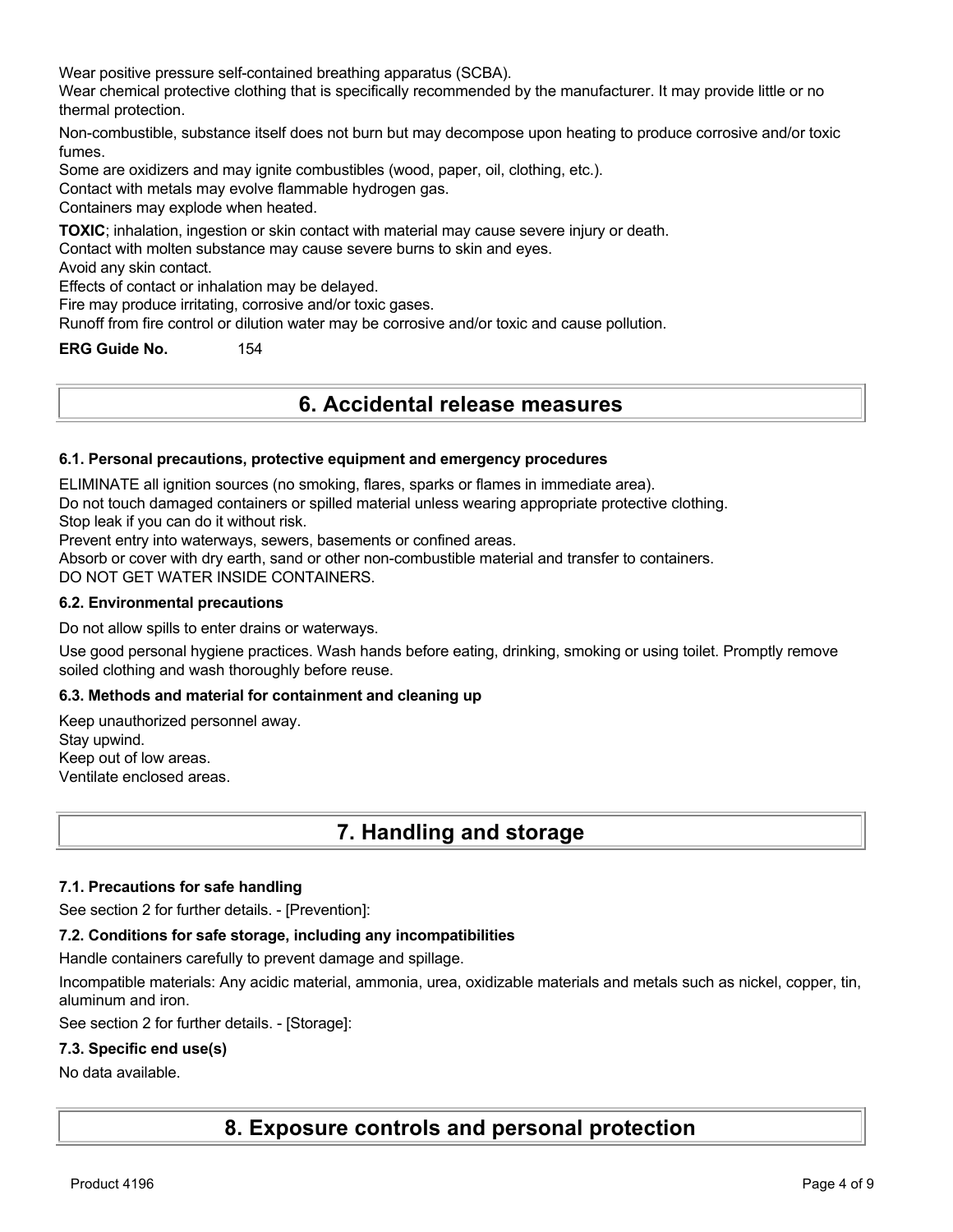#### **8.1. Control parameters**

| CAS No.      | Ingredient                      | <b>Source</b> | Value                         |
|--------------|---------------------------------|---------------|-------------------------------|
| 0000111-76-2 | Ethylene glycol monobutyl ether | <b>OSHA</b>   | TWA 50 ppm (240 mg/m3) [skin] |
|              |                                 | ACGIH         | TWA: 20 ppmRevised 2003,      |
|              |                                 | <b>NIOSH</b>  | TWA 5 ppm (24 mg/m3) [skin]   |
|              |                                 | Supplier      | No Established Limit          |
| 0001310-73-2 | Sodium hydroxide                | <b>OSHA</b>   | TWA 2 mg/m3                   |
|              |                                 | <b>ACGIH</b>  | Ceiling: 2 mg/m3              |
|              |                                 | <b>NIOSH</b>  | $C2$ mg/m3                    |
|              |                                 | Supplier      | No Established Limit          |

#### **Exposure**

#### **Carcinogen Data**

| CAS No.      | Ingredient                      | ∣Source∣    | Value                                                               |
|--------------|---------------------------------|-------------|---------------------------------------------------------------------|
| 0000111-76-2 | Ethylene givcol monobutyl ether | <b>OSHA</b> | Select Carcinogen: No                                               |
|              |                                 | <b>NTP</b>  | Known: No: Suspected: No                                            |
|              |                                 | <b>IARC</b> | Group 1: No; Group 2a: No; Group 2b: No; Group 3: Yes; Group 4: No; |
| 0001310-73-2 | Sodium hydroxide                | <b>OSHA</b> | Select Carcinogen: No                                               |
|              |                                 | <b>NTP</b>  | Known: No: Suspected: No                                            |
|              |                                 | <b>IARC</b> | Group 1: No; Group 2a: No; Group 2b: No; Group 3: No; Group 4: No;  |

#### **8.2. Exposure controls**

**Respiratory** Use NIOSH/MSHA approved respirator, following manufacturer's recommendations when concentrations exceed permissible exposure limits.

- **Eyes** Wear safety glasses with side shields to protect the eyes. An eye wash station is suggested as a good workplace practice.
- **Skin** Chemical resistant clothing such as coveralls/apron boots should be worn. Chemical Impervious Gloves
- **Engineering Controls** Provide adequate ventilation. Where reasonably practicable this should be achieved by the use of local exhaust ventilation and good general extraction. If these are not sufficient to maintain concentrations of particulates and any vapor below occupational exposure limits suitable respiratory protection must be worn.

#### **Other Work Practices** Use good personal hygiene practices. Wash hands before eating, drinking, smoking or using toilet. Promptly remove soiled clothing and wash thoroughly before reuse.

See section 2 for further details. - [Prevention]:

## **9. Physical and chemical properties**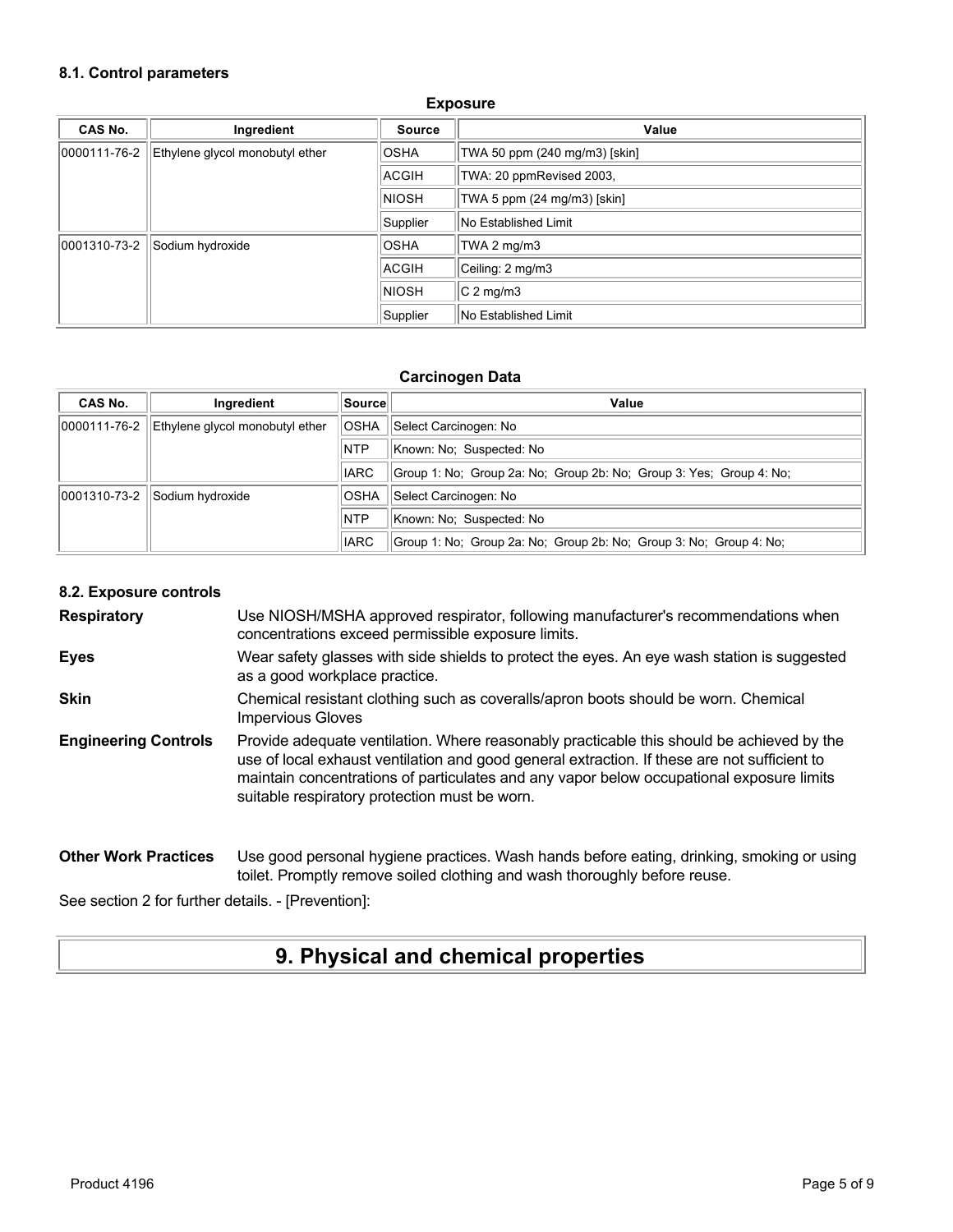| Appearance                                         | <b>Straw Thin Llquid</b>                   |
|----------------------------------------------------|--------------------------------------------|
| Odor                                               | Mild                                       |
| <b>Odor threshold</b>                              | Not Measured                               |
| рH                                                 | $12.7 - 14.0$                              |
| Melting point / freezing point                     | Not Measured                               |
| Initial boiling point and boiling range            | >212 deg F                                 |
| <b>Flash Point</b>                                 | >200 degrees F PMCC (non-flammable)        |
| Evaporation rate (Ether = $1$ )                    | 0.33                                       |
| <b>Flammability (solid, gas)</b>                   | Not Applicable                             |
| Upper/lower flammability or explosive<br>limits    | Lower Explosive Limit: Not Measured        |
|                                                    | <b>Upper Explosive Limit: Not Measured</b> |
| Vapor pressure (Pa)                                | Not Determined                             |
| <b>Vapor Density</b>                               | Not Determined                             |
| <b>Specific Gravity</b>                            | 1.067 - 1.089                              |
| <b>Solubility in Water</b>                         | Not Measured                               |
| Partition coefficient n-octanol/water (Log<br>Kow) | Not Measured                               |
| <b>Auto-ignition temperature</b>                   | Not Measured                               |
| <b>Decomposition temperature</b>                   | Not Measured                               |
| <b>Viscosity (cSt)</b>                             | Not Measured                               |
| Foaming                                            | Moderate                                   |
| 9.2. Other information                             |                                            |
| No other relevant information.                     |                                            |
|                                                    |                                            |

# **10. Stability and reactivity**

#### **10.1. Reactivity**

Hazardous Polymerization will not occur.

#### **10.2. Chemical stability**

Stable under normal circumstances.

#### **10.3. Possibility of hazardous reactions**

No data available.

### **10.4. Conditions to avoid**

No data available.

#### **10.5. Incompatible materials**

Any acidic material, ammonia, urea, oxidizable materials and metals such as nickel, copper, tin, aluminum and iron.

### **10.6. Hazardous decomposition products**

Hydrogen chloride and chlorine. Chlorine gas rate of decomposition increases with the concentration with temperatures above 85 degrees F (30C).

# **11. Toxicological information**

#### **Acute toxicity**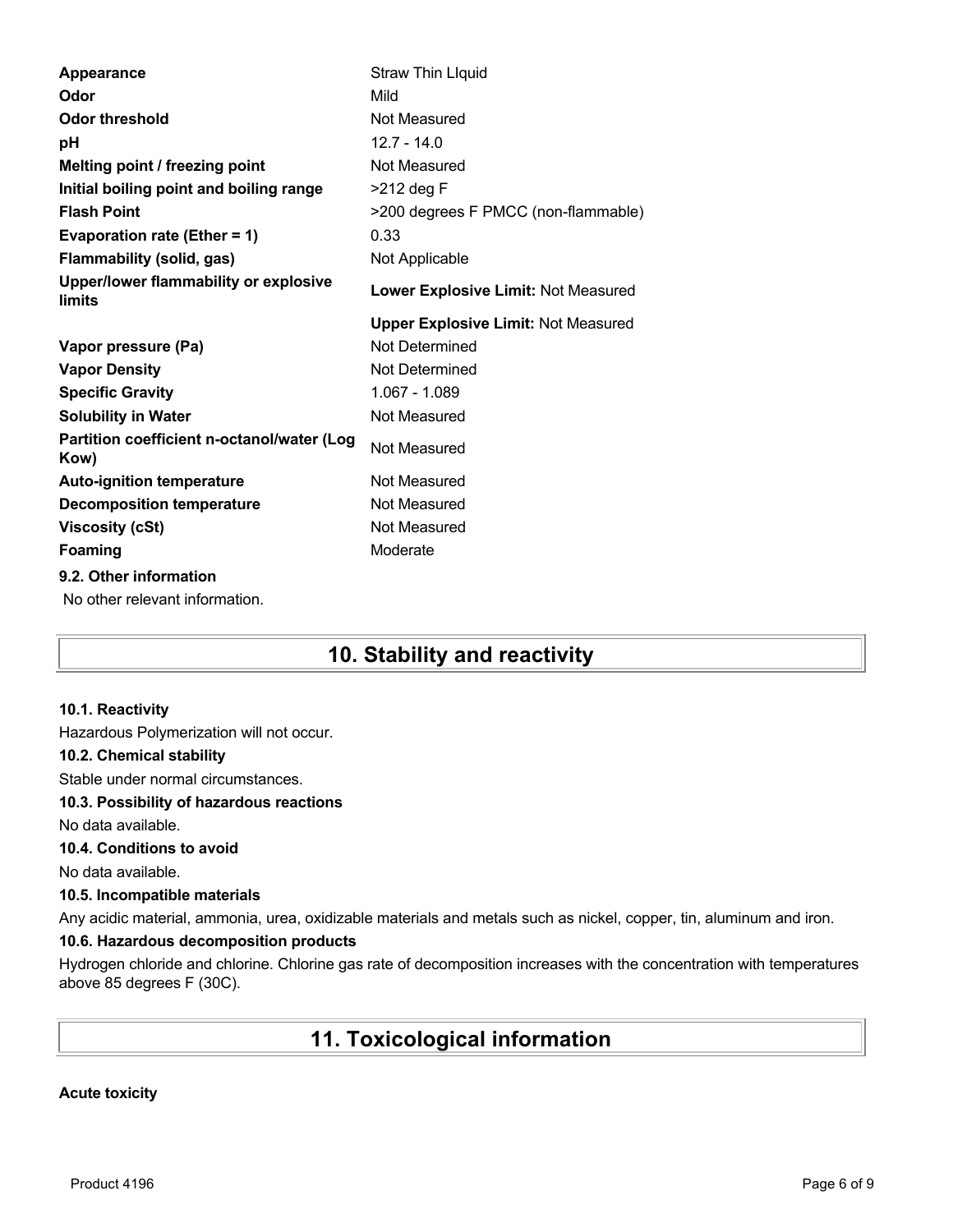| Ingredient                                   | Oral LD50,<br>mg/kg                      | Skin LD50,<br>mg/kg                      | <b>Inhalation</b><br>Vapor LD50,<br>mg/L/4hr | <b>Inhalation</b><br>Dust/Mist LD50,<br>mg/L/4hr | Inhalation<br>Gas LD50,<br>ppm |
|----------------------------------------------|------------------------------------------|------------------------------------------|----------------------------------------------|--------------------------------------------------|--------------------------------|
| Sodium hydroxide - (1310-73-2)               | 6,600.00,<br>Mouse -<br>Category: NA     | 1,350.00,<br>Rabbit -<br>Category: 4     | 600.00, Mouse<br>- Category: NA              | No data available                                | No data<br>available           |
| Ethylene glycol monobutyl ether - (111-76-2) | 1.414.00.<br>Guinea Pig -<br>Category: 4 | 1.200.00.<br>Guinea Pig -<br>Category: 4 | 173.00, Guinea<br>Pig - Category:<br>NA.     | INo data availablel                              | No data<br>available           |

Note: When no route specific LD50 data is available for an acute toxin, the converted acute toxicity point estimate was used in the calculation of the product's ATE (Acute Toxicity Estimate).

| <b>Classification</b>         | Category | <b>Hazard Description</b>                |
|-------------------------------|----------|------------------------------------------|
| Acute toxicity (oral)         |          | Not Applicable                           |
| Acute toxicity (dermal)       |          | Not Applicable                           |
| Acute toxicity (inhalation)   |          | Not Applicable                           |
| Skin corrosion/irritation     | 1A       | Causes severe skin burns and eye damage. |
| Serious eye damage/irritation |          | Causes serious eye damage.               |
| Respiratory sensitization     |          | Not Applicable                           |
| Skin sensitization            |          | Not Applicable                           |
| Germ cell mutagenicity        |          | Not Applicable                           |
| Carcinogenicity               |          | Not Applicable                           |
| Reproductive toxicity         |          | Not Applicable                           |
| STOT-single exposure          |          | Not Applicable                           |
| STOT-repeated exposure        |          | Not Applicable                           |
| Aspiration hazard             |          | Not Applicable                           |

# **12. Ecological information**

### **12.1. Toxicity**

The preparation has been assessed following the conventional method of the Dangerous Preparations Directive 1999/45/EC and GHS and is not classified as dangerous for the environment, but contains substance(s) dangerous for the environment. See section 3 for details

#### **Aquatic Ecotoxicity**

| Ingredient                                   | 96 hr LC50 fish,<br>ma/l    | 48 hr EC50 crustacea,<br>ma/l | ErC50 algae,<br>mq/l |
|----------------------------------------------|-----------------------------|-------------------------------|----------------------|
| Sodium hydroxide - (1310-73-2)               | 196.00, Poecilia reticulata | 40.38, Ceriodaphnia dubia     | Not Available        |
| Ethylene glycol monobutyl ether - (111-76-2) | 220.00, Fish (Piscis)       | 1,000.00, Daphnia magna       | Not Available        |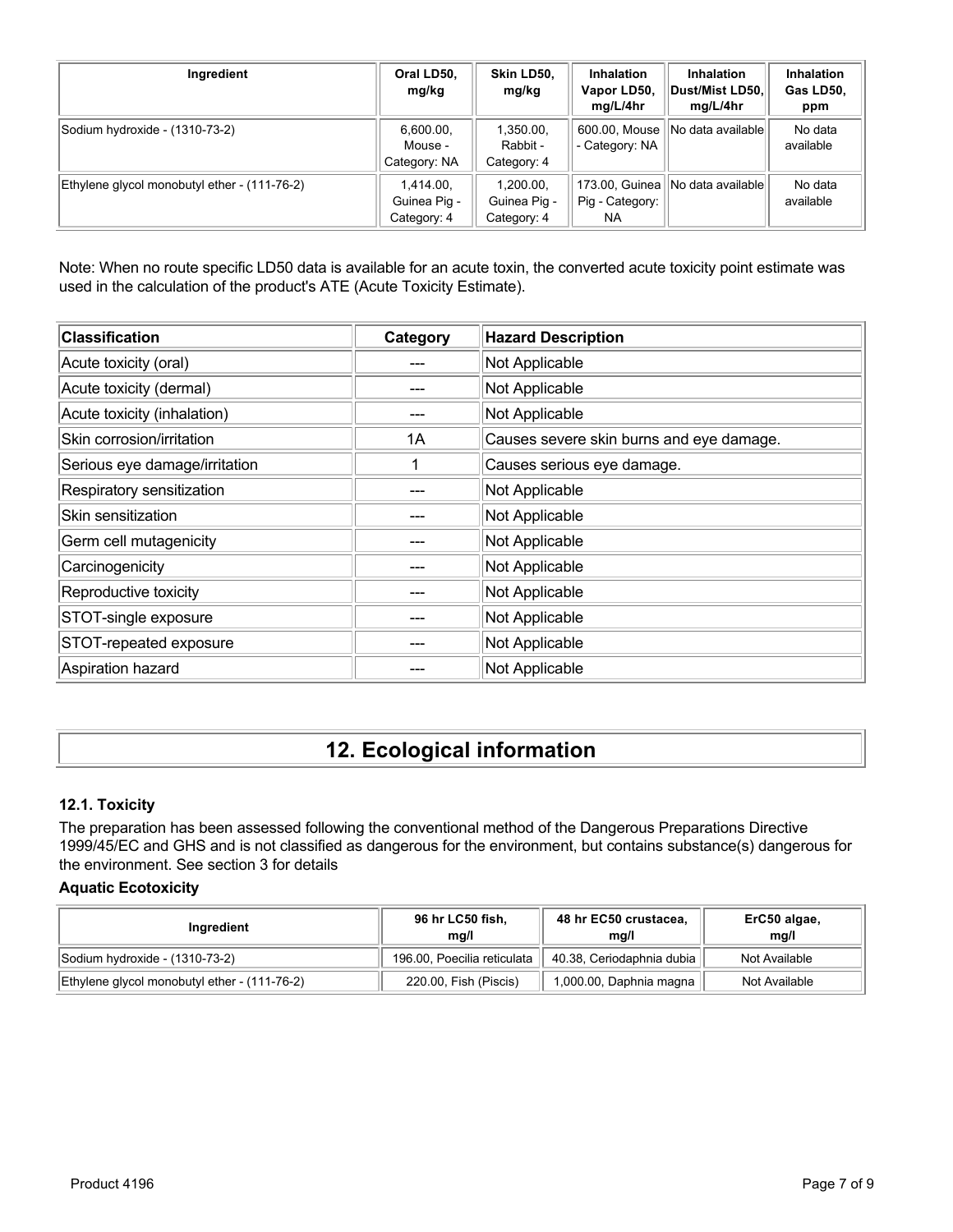### **12.2. Persistence and degradability**

There is no data available on the preparation itself.

## **12.3. Bioaccumulative potential**

Not Measured

**12.4. Mobility in soil**

No data available.

## **12.5. Results of PBT and vPvB assessment**

This product contains no PBT/vPvB chemicals.

## **12.6. Other adverse effects**

No data available.

## **13. Disposal considerations**

### **13.1. Waste treatment methods**

Observe all federal, state and local regulations when disposing of this substance.

## **14. Transport information**

| NA1760                                         |
|------------------------------------------------|
| Compound, Cleaning, Liquid, (Sodium Hydroxide) |
| 8                                              |
| Ш                                              |
|                                                |

## **15. Regulatory information**

| <b>Regulatory Overview</b>                          | The regulatory data in Section 15 is not intended to be all-inclusive, only selected regulations<br>are represented. |
|-----------------------------------------------------|----------------------------------------------------------------------------------------------------------------------|
| <b>Toxic Substance</b><br><b>Control Act (TSCA)</b> | All components of this material are either listed or exempt from listing on the TSCA Inventory.                      |
| <b>WHMIS Classification</b>                         | $D2B$ F                                                                                                              |
| <b>US EPA Tier II Hazards</b>                       | <b>Fire: No</b>                                                                                                      |

**Sudden Release of Pressure:** No **Reactive:** No **Immediate (Acute):** Yes **Delayed (Chronic):** No

#### **EPCRA 311/312 Chemicals and RQs (lbs):**

Sodium hydroxide ( 1,000.00)

# **EPCRA 302 Extremely Hazardous :**

(No Product Ingredients Listed)

#### **EPCRA 313 Toxic Chemicals:**

Ethylene glycol monobutyl ether

**Proposition 65 - Carcinogens (>0.0%):** (No Product Ingredients Listed)

#### **Proposition 65 - Developmental Toxins (>0.0%):** (No Product Ingredients Listed)